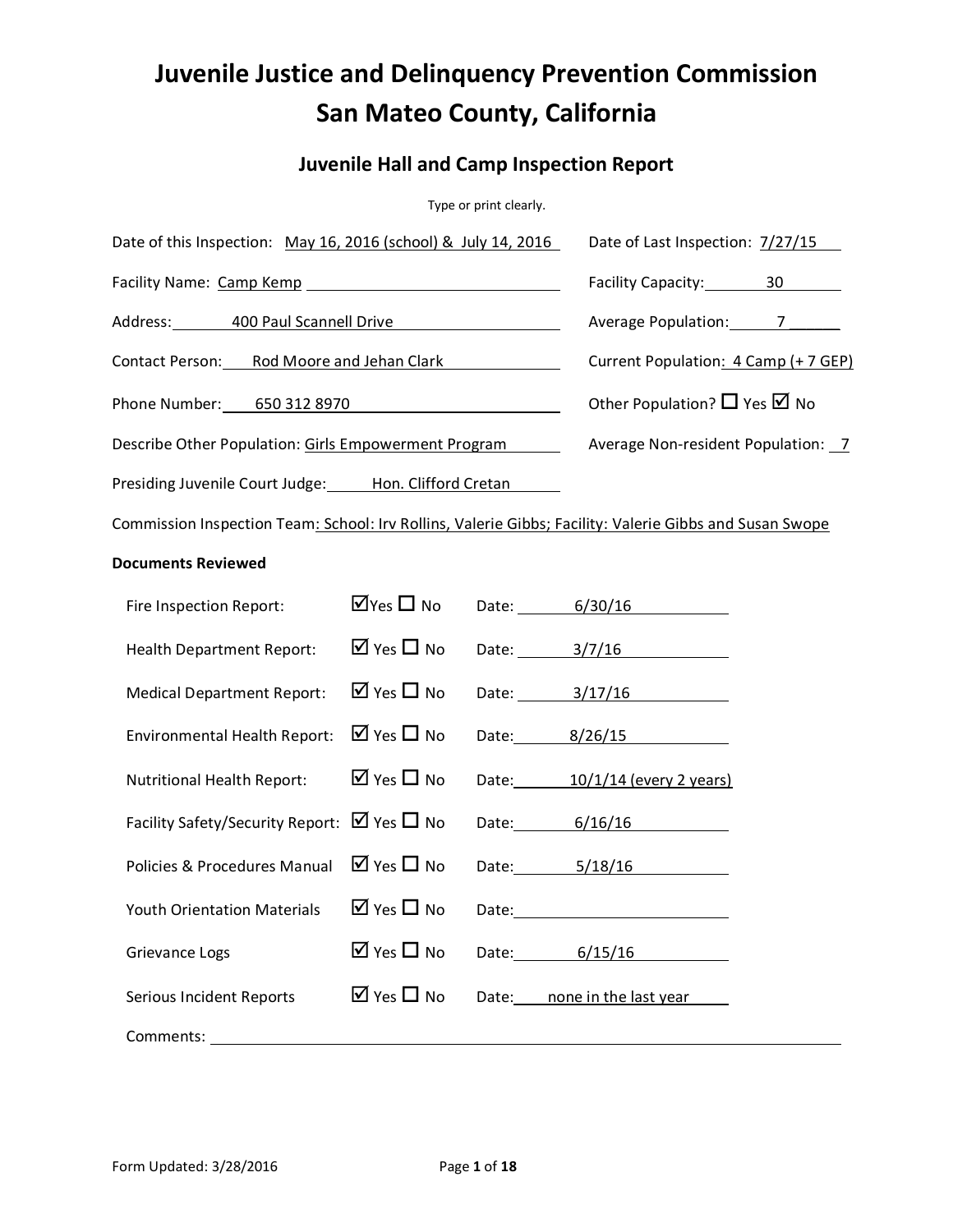#### **Persons Interviewed**

M Youth  $\overline{\mathbf{y}}$  Institutions Manager  $\Box$  Medical Staff  $\boxtimes$  School Staff  $\boxtimes$  Supervisor ■ Youth Supervisor/Counselor  $\Box$  Food Services Staff  $\boxtimes$  Other: Lead staff and Mental Health Staff (Toni DeMarco)

#### **General Information**

Does the facility house minors under Section 601 of the Welfare & Institutions Code (status offenses)?  $\Box$ Yes  $\boxtimes$  No

If "Yes", are these minors separated from those minors classified under Section 602 of the Welfare and Institutions Code (juvenile delinquency)?  $\Box$  Yes  $\Box$  No If "Yes", explain:  $n/a$ 

Has the facility exceeded capacity since last inspection? (Section 1343)  $\Box$  Yes  $\Box$  No If "Yes", explain (by how many, for how long, was BSCC notified if longer than 15 calendar days in a month):

Fire Department Pre-Plan for Emergencies (Section 1325):  $\boxtimes$  Yes  $\Box$  No Date of Last Drill: 6/16/16

Staff Pre-Plan for Emergencies (Section 1327):  $\boxtimes$  Yes  $\Box$  No Date of Last Drill: 6/30/16

#### Since Last Inspection

| Number of Suicides: | Number of Suicide Attempts: |
|---------------------|-----------------------------|
| Number of Escapes:  | Number of Escape Attempts:  |
| Number of Deaths:   | Number of Serious Injuries: |

Comments: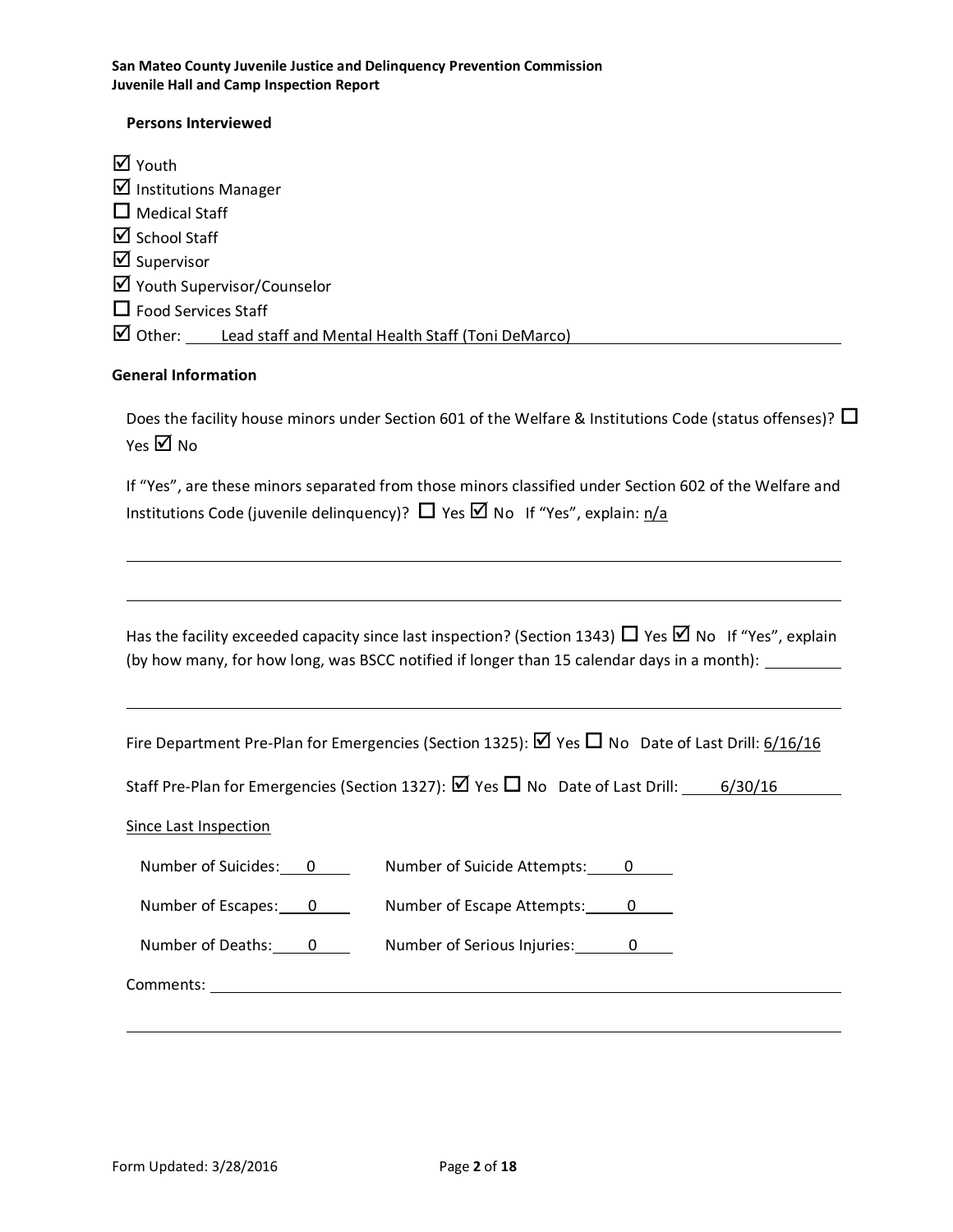#### **Staffing (Section 1321, 1328)**

Staff to youth ratio: Awake (at least 1:10): 2:4 Sleeping (at least 1:30): 2:4

How, when and how frequently are safety checks conducted? (Section 1328) (There should be direct visual observation of youth at least every 15 minutes during hours when youth are asleep or when youth are in their rooms, confined in holding cells or confined to their bed in a dormitory)

checks every 15 minutes, 24/7

How is staff backup handled during grave-yard shift? In an emergency, they call YSC or 911 as needed.

Language support provided in: Spanish and English and English

Describe general staff and youth interactions:

Describe the diversity (ethnicity, language, gender) of staff: African-American, Hispanic, white

Describe training of staff (Section 1322): 160 hours juvenile corrections core training, 40 hours of PC 832 arrest authority training, defensive tactics, CPR/First Aid, juvenile mental health first aid, PREA (Prison Rape Elimination Act), child-mandated reporting, gender responsive interventions, etc.

Does staff have access to a written Policy and Procedures manual?  $\boxtimes$  Yes  $\Box$  No If "No", explain:

If "Yes", does it meet the requirements of Section 1324?  $\boxtimes$  Yes  $\Box$  No

Staffing Summary and Comments: Numbers of youth in custody at Camp Kemp are low. Seven outof-custody girls attend school at Camp Kemp. Staff say that Camp Kemp is good place to work. They have family night every other month. Girls have family therapy once or twice a week, depending on need.

#### **Conditions of Grounds and Building Exterior**

Lawns:  $\boxtimes$  Acceptable  $\Box$  Unacceptable:

Playing Fields:  $\boxtimes$  Acceptable  $\Box$  Unacceptable:

Blacktop:  $\boxtimes$  Acceptable  $\Box$  Unacceptable: Parking lot lights have been upgraded since last year. They still need more available parking.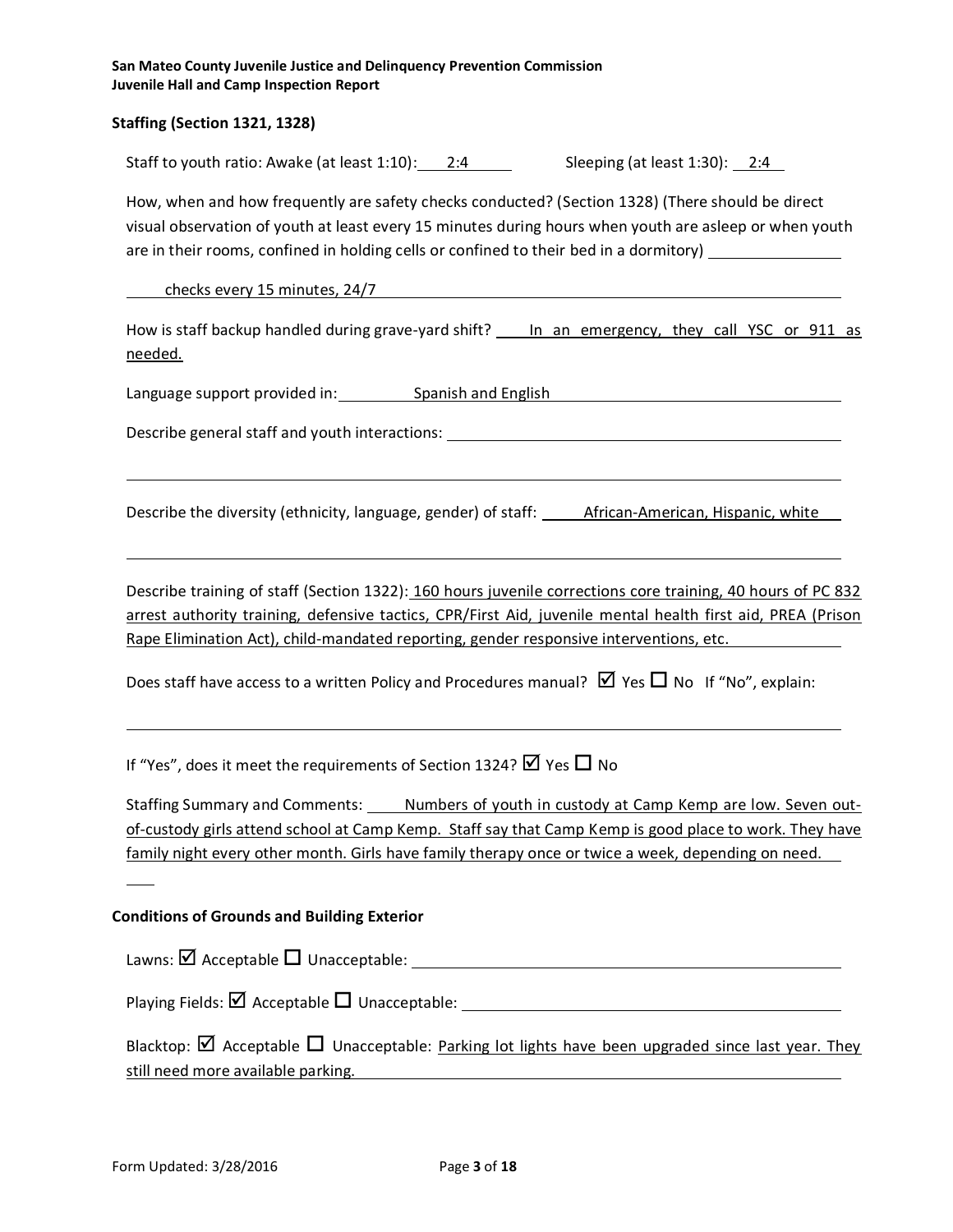| San Mateo County Juvenile Justice and Delinguency Prevention Commission |
|-------------------------------------------------------------------------|
| Juvenile Hall and Camp Inspection Report                                |

| Drains and Gutters: $\Box$ Acceptable $\Box$ Unacceptable: _______ did not check                                                                                                                                                                                                                                                                                                                         |  |  |  |  |  |  |
|----------------------------------------------------------------------------------------------------------------------------------------------------------------------------------------------------------------------------------------------------------------------------------------------------------------------------------------------------------------------------------------------------------|--|--|--|--|--|--|
|                                                                                                                                                                                                                                                                                                                                                                                                          |  |  |  |  |  |  |
| ,我们也不会有一个人的人,我们也不会有一个人的人,我们也不会有一个人的人,我们也不会有一个人的人,我们也不会有一个人的人。""我们的人,我们也不会有一个人的人,我                                                                                                                                                                                                                                                                                                                        |  |  |  |  |  |  |
|                                                                                                                                                                                                                                                                                                                                                                                                          |  |  |  |  |  |  |
| <b>Condition of Interior of Building</b>                                                                                                                                                                                                                                                                                                                                                                 |  |  |  |  |  |  |
|                                                                                                                                                                                                                                                                                                                                                                                                          |  |  |  |  |  |  |
|                                                                                                                                                                                                                                                                                                                                                                                                          |  |  |  |  |  |  |
|                                                                                                                                                                                                                                                                                                                                                                                                          |  |  |  |  |  |  |
|                                                                                                                                                                                                                                                                                                                                                                                                          |  |  |  |  |  |  |
|                                                                                                                                                                                                                                                                                                                                                                                                          |  |  |  |  |  |  |
|                                                                                                                                                                                                                                                                                                                                                                                                          |  |  |  |  |  |  |
|                                                                                                                                                                                                                                                                                                                                                                                                          |  |  |  |  |  |  |
| Describe storage of Cleaning Fluids/Chemicals: ________ kept under lock and key                                                                                                                                                                                                                                                                                                                          |  |  |  |  |  |  |
| Weapon Locker Location: $\boxtimes$ Acceptable $\Box$ Unacceptable: outside lockers                                                                                                                                                                                                                                                                                                                      |  |  |  |  |  |  |
|                                                                                                                                                                                                                                                                                                                                                                                                          |  |  |  |  |  |  |
|                                                                                                                                                                                                                                                                                                                                                                                                          |  |  |  |  |  |  |
| Are Art, Books, Personal Items Allowed in Rooms: $\boxtimes$ Yes $\Box$ No Explain policy: Residents are allowed<br>5 books, plus a Bible, their own art, school books, 1 knitted item, 5 letters, 5 pictures, a pencil and pencil<br>box, plus one, stuffed therapeutic animal.<br><u> 1980 - Johann Stoff, deutscher Stoffen und der Stoffen und der Stoffen und der Stoffen und der Stoffen und d</u> |  |  |  |  |  |  |
|                                                                                                                                                                                                                                                                                                                                                                                                          |  |  |  |  |  |  |
|                                                                                                                                                                                                                                                                                                                                                                                                          |  |  |  |  |  |  |
|                                                                                                                                                                                                                                                                                                                                                                                                          |  |  |  |  |  |  |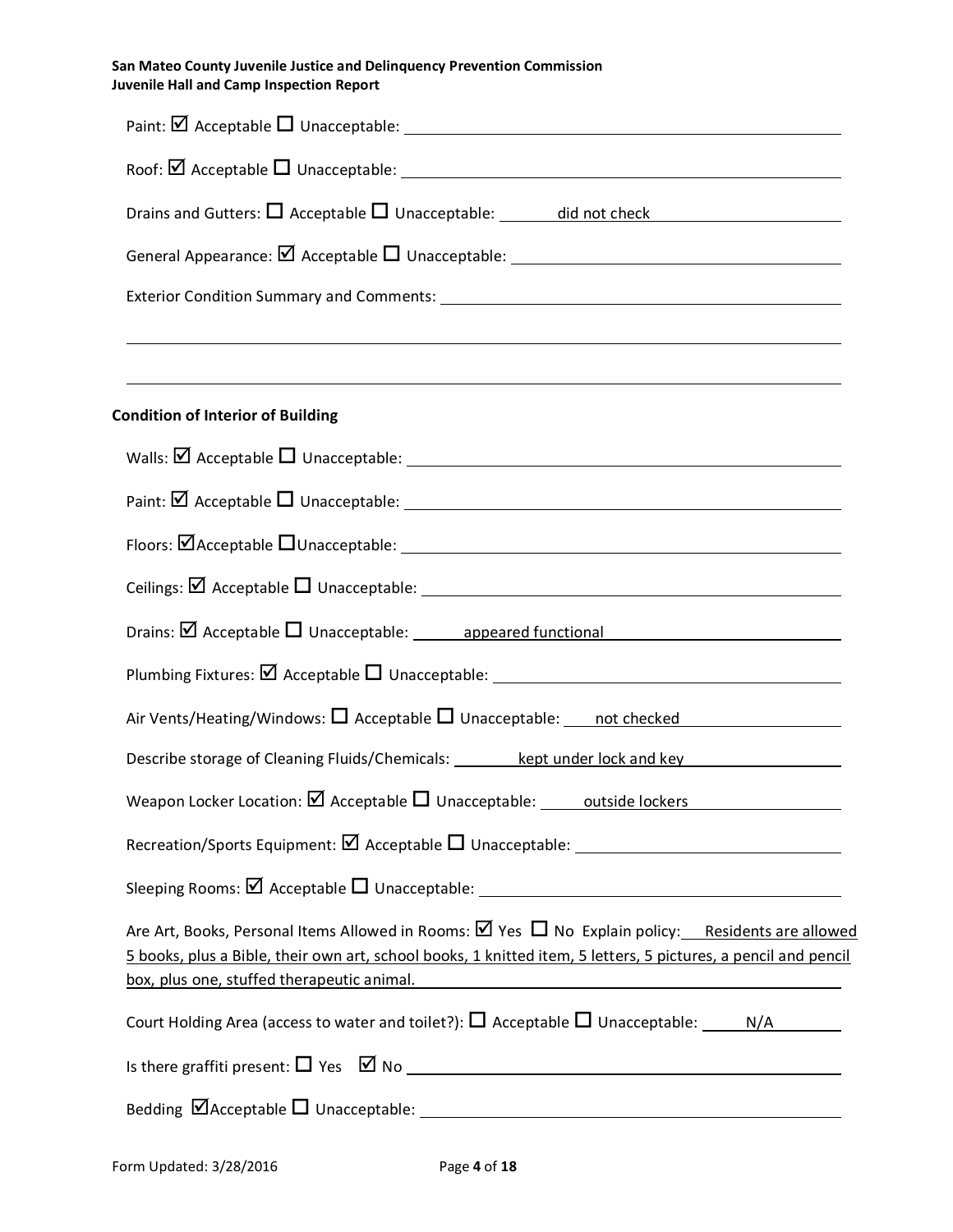| San Mateo County Juvenile Justice and Delinguency Prevention Commission<br>Juvenile Hall and Camp Inspection Report |
|---------------------------------------------------------------------------------------------------------------------|
| Are clean sheets provided at least once a week? $\boxtimes$ Yes $\Box$ No                                           |
| Does each bed have a mattress, pillow, sheets and a blanket? $\boxtimes$ Yes $\Box$ No                              |
|                                                                                                                     |

| Are there ample blankets: $\boxtimes$ Yes $\Box$ No                                                                                                             |
|-----------------------------------------------------------------------------------------------------------------------------------------------------------------|
| Study Area: $\boxtimes$ Acceptable $\Box$ Unacceptable:                                                                                                         |
|                                                                                                                                                                 |
| Temperature: $\boxtimes$ Acceptable $\Box$ Unacceptable:                                                                                                        |
| Are Hallways Clear? $\boxtimes$ Yes $\Box$ No                                                                                                                   |
| Any Doors Propped Open? $\Box$ Yes $\boxtimes$ No                                                                                                               |
| Interior Condition Summary and Comments: The facility has held up very well. It was vacant for a<br>couple of years and was in good condition when re-occupied. |

# **Intake and Release Procedures**

Are there written policies on classification of youth for the purpose of determining housing placement in the facility? (Section 1352):  $\Box$  Yes  $\Box$  No

Explain: With only 4 girls, there is one girl in each dorm right now. With more residents, they would base placement on the YSC classification. Generally, they try to put girls with others in their same age group, physical size, and level of sophistication.

Are there written policies for release of youth from custody? (Section 1351):  $\Box$  Yes  $\Box$  No

Explain: The court reviews each girl's status twice a month and determines when the girl is ready for release.

Are there written policies for addressing the separation of youth? (Section 1354)  $\Box$  Yes  $\boxtimes$  No

Explain: Situations that arise are discussed with the girls' therapists and the team makes a group decision.

Are youth held for more than 30 days provided an assessment and plan? (Section 1355)  $\boxtimes$  Yes  $\Box$  No

Explain: Each girl is assigned a counselor. They set her goals together. The release plan is included in the plan developed when the girl is admitted. The initial orientation includes the youth, her parents and the team that will be working with her.

Are there written policies ensuring the availability of counseling and casework for all youth? (Section 1356)  $\boxtimes$  Yes  $\Box$  No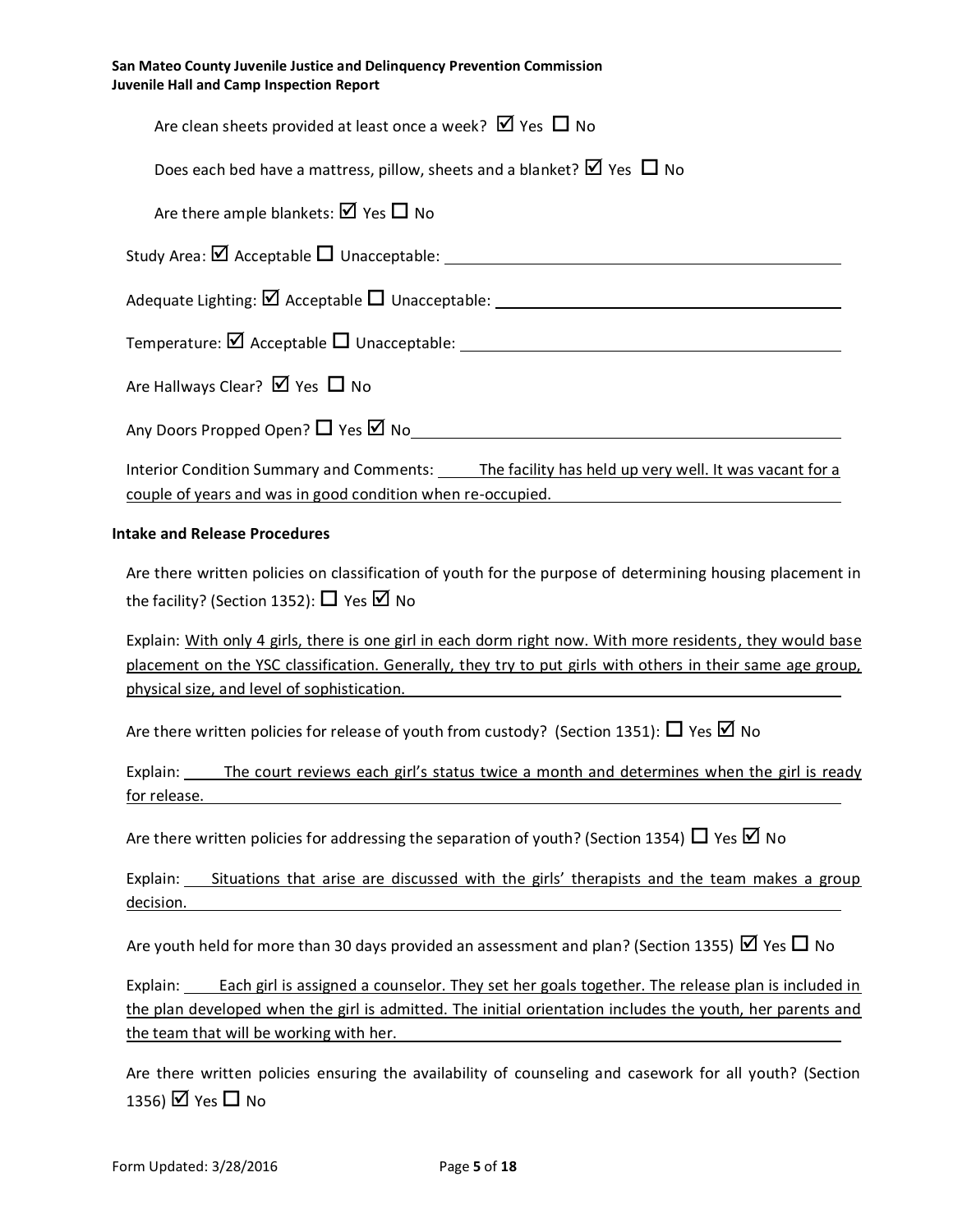Explain: All residents have access to counseling and casework. In emergencies, there is always someone on call. The resident's team meets weekly to determine progress.

#### **Orientation of Youth (Section 1353)**

Are youth oriented to the rules and procedures?  $\boxtimes$  Yes  $\Box$  No

Explain how: By the youth's counselor, PO and therapist when admitted.

Are rules and grievance procedures posted?  $\boxtimes$  Yes  $\Box$  No

Explain where: In the dorms.

What is in place to ensure that these rules and procedures are understood by youth?  $\_\_$ 

Counselors go over the rules with the youth and her parents

Interviewed Youth:  $\boxtimes$  Yes  $\Box$  No Details: Girls would like to hear from speakers who've been through what they have. They like Zumba. Two of the four would like to be able to room together. The other two like having a room all to themselves.

#### **Meals/Nutrition (Sections 1460-1467)**

Kitchen (Section 1466: clean, knives and chemicals locked):  $\Box$  Acceptable  $\Box$  Unacceptable:

Are there youth working in the kitchen?  $\boxtimes$  Yes  $\Box$  No How many youth? Usually there are two. The one who has been there longer trains the newer girl.

Have the youth working in the kitchen been trained? (Section 1467):  $\boxtimes$  Yes  $\Box$  No

Details: Culinary arts will start up again in September.

How are meals served? Details: They are dished out at the kitchen. The girls pick up their plates and take them back to their table.

Are youth permitted to converse during meals?  $\Psi$ Yes  $\Pi$  No Details:

Are staff present and supervising during meals?  $\boxtimes$  Yes  $\Box$  No Details:

Are weekly menus posted?  $\boxtimes$  Yes  $\Box$  No Where and how: in the dorms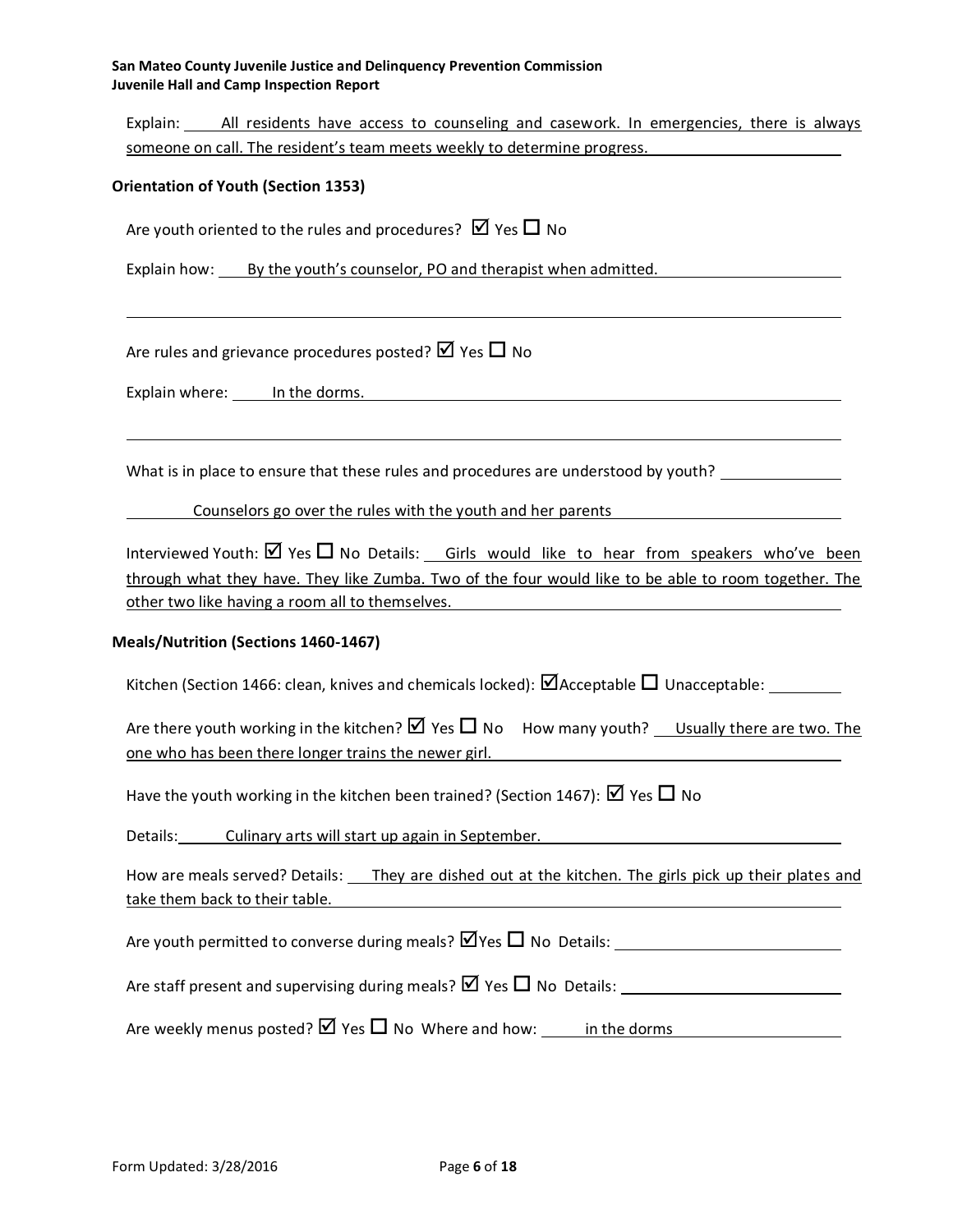| Are servings ample, nutritious, appetizing (Section 1461)? $\boxtimes$ Yes $\Box$ No Details: Our dinner was fine—a |  |  |  |  |  |  |
|---------------------------------------------------------------------------------------------------------------------|--|--|--|--|--|--|
| BBQed chcken leg, peas and carrots, macaroni salad (rather bland), and yellow cake with strawberry                  |  |  |  |  |  |  |
| frosting.                                                                                                           |  |  |  |  |  |  |

Vulnerable youth protected from having food taken from them?  $\boxtimes$  Yes  $\Box$  No Details: Staff supervise meals. It is highly unlikely that one girl would take food from another with that supervision.

Length of time allowed to eat (should be at least 20 minutes)?:  $\frac{80 \text{ minutes}}{20 \text{ minutes}}$ 

Mealtimes (no more than 14 hours between meals without a snack)

Breakfast: 8 am Lunch: 12 or 12:30 depending on schedule Dinner:4:30 pm

Meals/Nutrition Summary and Comments: Fresh fruit is always available. They get a snack at 7:30 pm that could be either a cheese or peanut butter and jelly sandwich and milk.

#### **Personal Appearance of Youth**

Overall appearance:  $\Box$  Acceptable  $\Box$  Unacceptable:

Showers (Section 1468: daily, privacy, supervised):  $\Box$  Acceptable  $\Box$  Unacceptable: daily

Condition of clothing (Section 1480-1482: clean, fit, etc.):  $\boxtimes$  Acceptable  $\Box$  Unacceptable:

Clothing appropriate to current weather:  $\Box$  Acceptable  $\Box$  Unacceptable:  $\Box$ 

Youth Appearance Summary and Comments:

#### **Programs (Sections 1370-1378)**

At least 3 hours of recreation, programs and exercise during the week including at least 1 hour of large muscle activity and one hour of daily access to unscheduled activities (such as reading, television, radio, music, video and games)?  $\boxtimes$  Yes  $\square$  No

At least 5 hours of recreation, programs and exercise on Saturday, Sunday and other non-school days including at least 1 hour of large muscle activity and one hour of daily access to unscheduled activities (such as reading, television, radio, music, video and games)?  $\boxtimes$  Yes  $\square$  No

Access to Religious Services (Section 1372): ØAcceptable □ Unacceptable

Describe Services and Process: They have Bible study on Tuesdays. Most of the time the girls are on home passes on the weekends.

Are youth who do not want to attend religious services offered an alternative?  $\Box$  Yes  $\Box$  No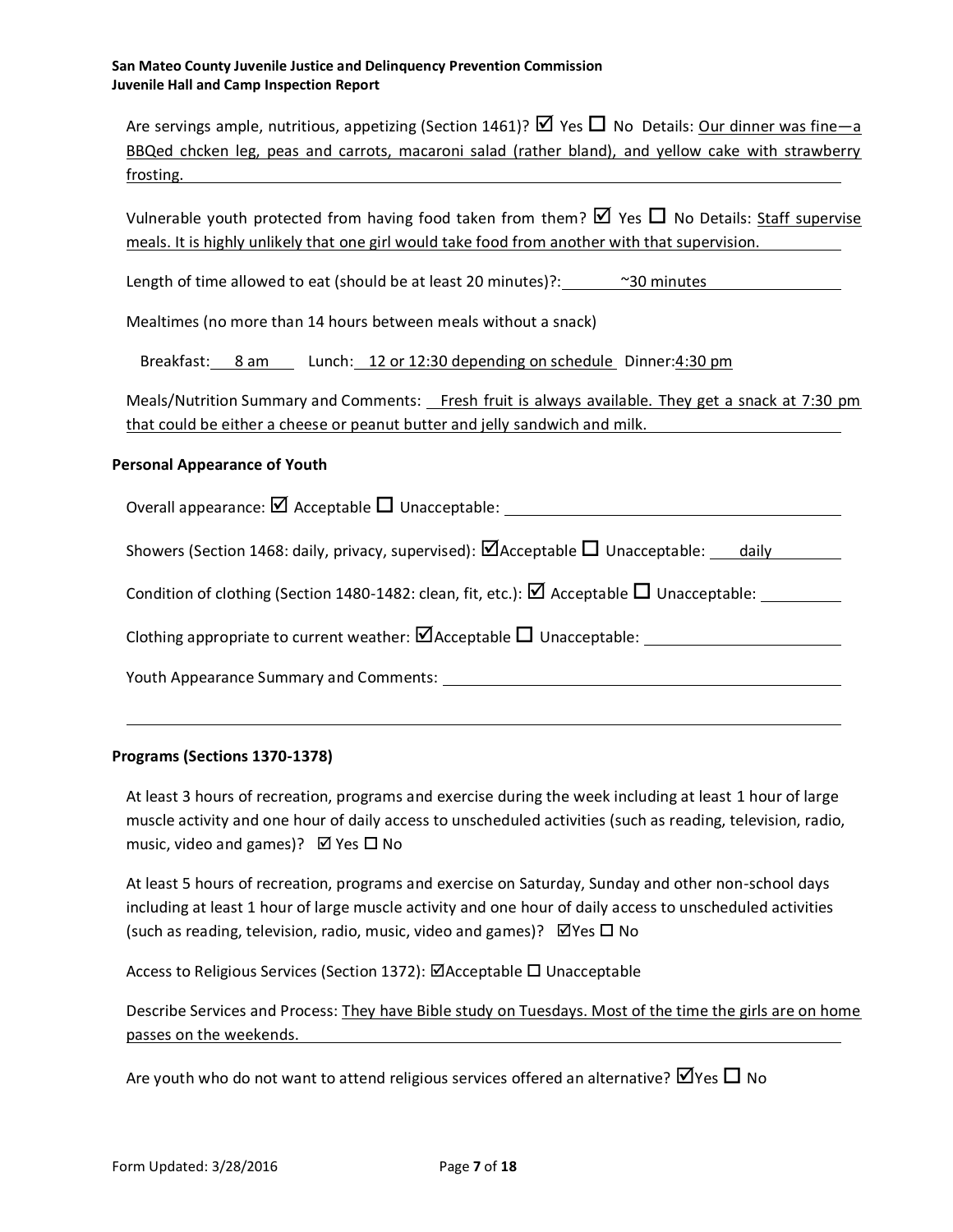| Describe Alternative: Quiet time reading in room                                                                                                                                                                               |
|--------------------------------------------------------------------------------------------------------------------------------------------------------------------------------------------------------------------------------|
| Volunteer Program: $\boxtimes$ Yes $\Box$ No                                                                                                                                                                                   |
| Describe: SPCA (wash towels, clean cages), Wildlife (clean cages, feed the birds).                                                                                                                                             |
| Family Reunification Planning: $\boxtimes$ Yes $\Box$ No                                                                                                                                                                       |
| Describe: Family night, visits 2 times a week, home passes, family therapy and multi-family groups                                                                                                                             |
| Substance Abuse Counseling: $\boxtimes$ Yes $\Box$ No                                                                                                                                                                          |
| Describe: Star Vista BHRS, AA Started and Started and Started and Started and Started and Started and Started A                                                                                                                |
| Other Counseling Services: $\boxtimes$ Yes $\Box$ No                                                                                                                                                                           |
| Describe: As needed Assessment Contract Assessment Contract Assessment Contract Assessment Contract Assessment                                                                                                                 |
| Victim Awareness Classes: $\boxtimes$ Yes $\square$ No                                                                                                                                                                         |
| Describe: Part of therapy entitled and the control of the control of the control of the control of the control of the control of the control of the control of the control of the control of the control of the control of the |
| Gang Awareness Classes: $\Box$ Yes $\Box$ No                                                                                                                                                                                   |
| Details: Not at this time. In process of issuing an RFP.                                                                                                                                                                       |
| Sexual Harassment Classes: □ Yes Ø No                                                                                                                                                                                          |
| Details: ____ Not as such. There is a zero tolerance policy. Covered by Each One Reach One                                                                                                                                     |
| Parenting Classes: $\boxtimes$ Yes $\Box$ No                                                                                                                                                                                   |
| Details: Whenever they have a resident with children.                                                                                                                                                                          |
| Vocational Classes: Ø Yes □ No                                                                                                                                                                                                 |
| Details: Culinary arts-Chef Rod from Job Train                                                                                                                                                                                 |
| Work Program: $\Box$ Yes $\Box$ No                                                                                                                                                                                             |
| Describe: Staff help residents with applications for college or a job.                                                                                                                                                         |
|                                                                                                                                                                                                                                |

Other Social Awareness Programs (Section 1378): Social etiquette, yoga, music therapy, LMA, Bible study, FLY, Tae Bo, drumming, hip hop, art, Zumba, human sexuality, knitting. They are holding a craft and bake sale next Thursday at the YSC security checkpoint that will benefit the Camp's activity fund.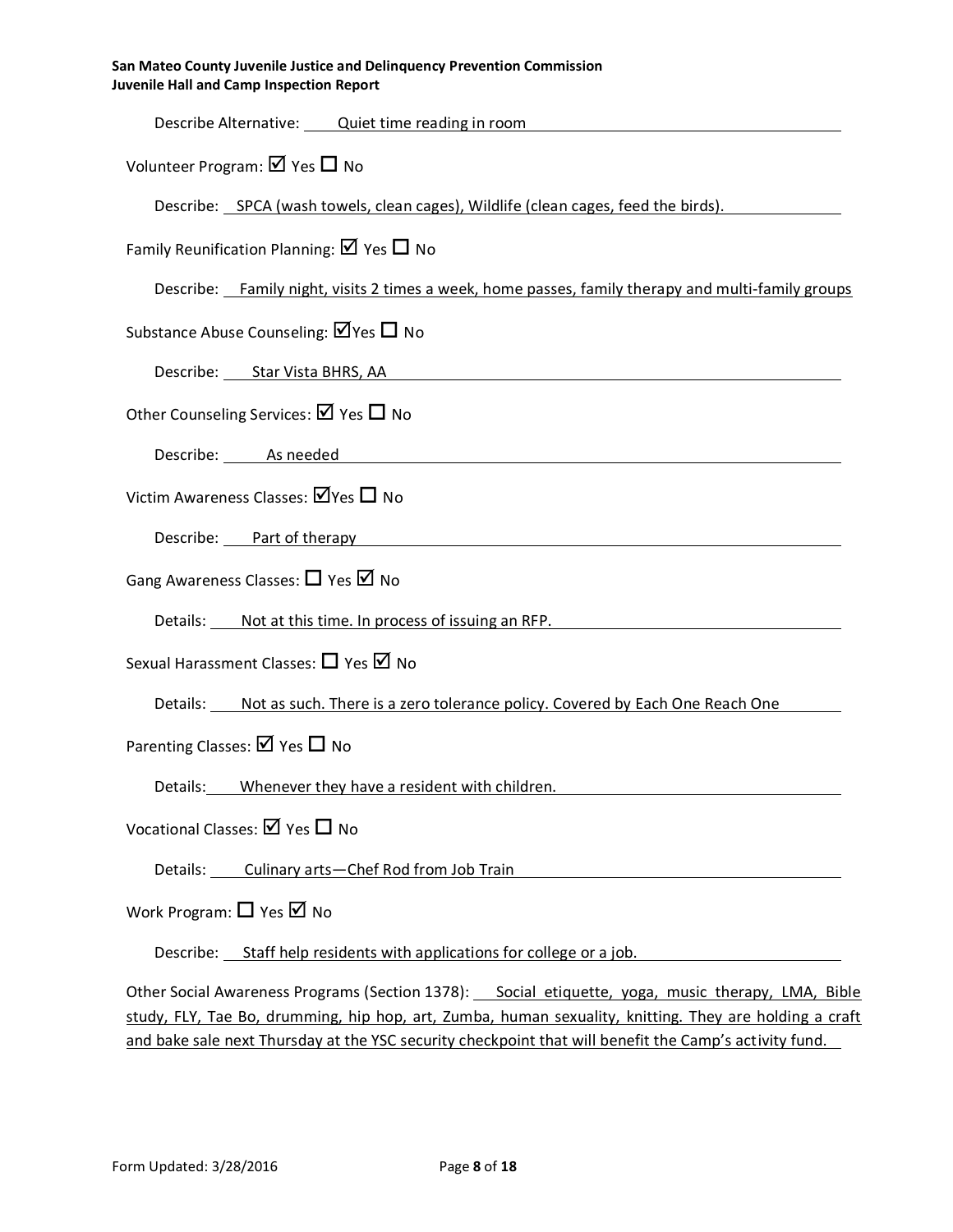Under what circumstances can programming be suspended? \_ Staff don't suspend programming. Programming is only suspended if the provider cannot come.

How many days since last inspection has programming as a whole been suspended? 0

### **Discipline of Youth (Section 1390, 1391)**

Describe the discipline process of youth: Bad behavior gets a ticket (room time). Mostly, they talk with the girl to find out what's going on. They may ask them to write an essay about the incident.

How many incidents were there requiring use of force since the last inspection? (Section 1357): 2

Details: One was a girl being arrested for violating probation, who refused to allow herself to be cuffed. In the other instance, two girls fought in the dorm and had to be separated.

How many incidents were there requiring use of physical restraints since the last inspection? : 2

Details: see above **see above** 

How many incidents were there requiring use of safety room since the last inspection? N/A

Details: The contract of the contract of the contract of the contract of the contract of the contract of the contract of the contract of the contract of the contract of the contract of the contract of the contract of the c

Are all incidents which result in physical harm, serious threat of physical harm, or death reported in writing?  $\boxtimes$  Yes  $\Box$  No Explain: There have been none in the last year.

When are searches of youth conducted (Section 1360)? After family visits and home passes

Discipline Summary and Comments:

#### **Grievances (Section 1361)**

Describe the Grievance Process:  $\boxtimes$  Acceptable  $\Box$  Unacceptable: Forms are available in the dorms. The resident fills out a grievance form and deposits it in a locked box. The ISM reviews the complaint and discusses it with the resident. If the resident is not satisfied with the result, she can appeal. On the grievances for the last year most checked they did not wish to appeal.

Number of grievances since last inspection: 14

Grievance Trends and/or Comments: none noted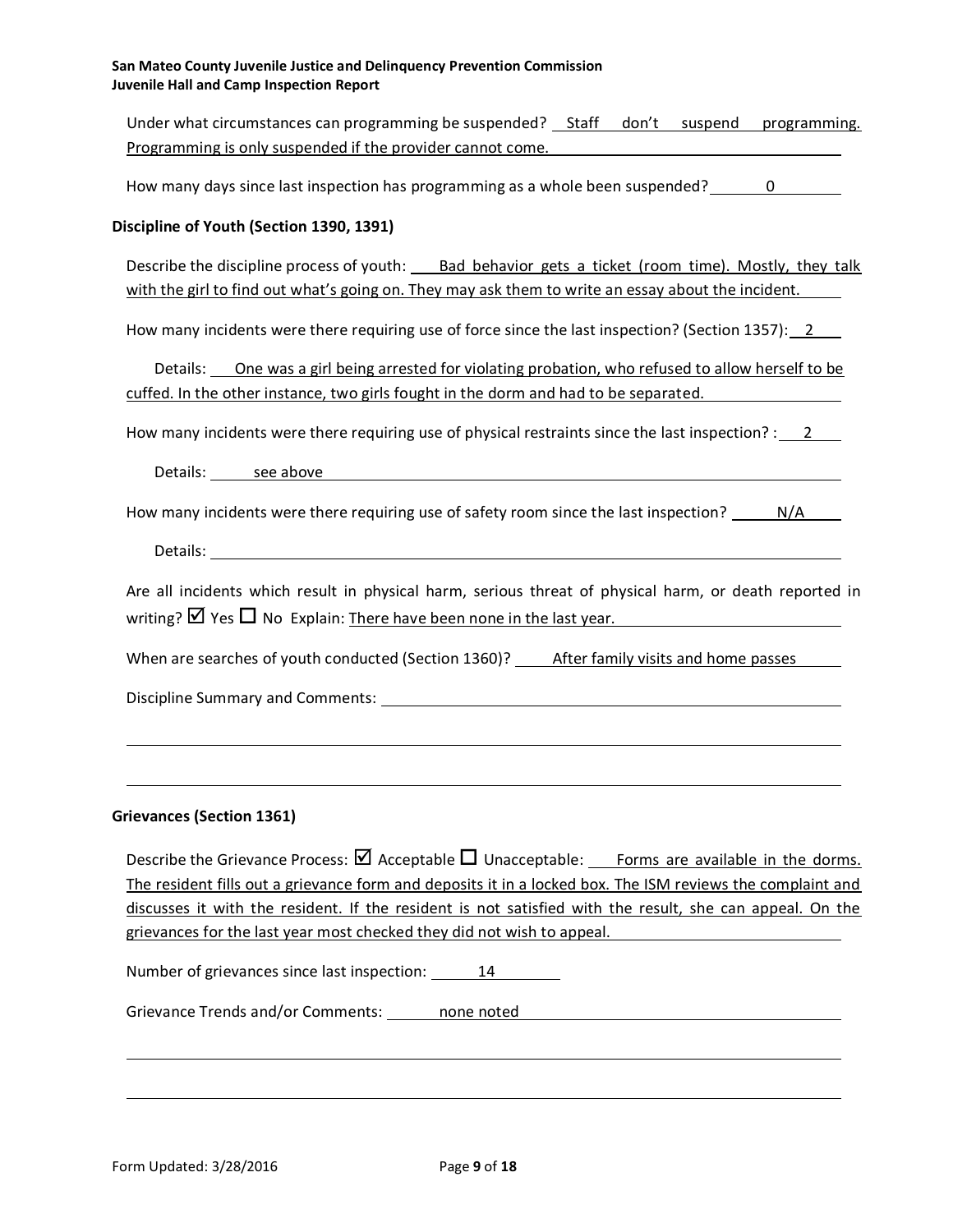| San Mateo County Juvenile Justice and Delinguency Prevention Commission |  |
|-------------------------------------------------------------------------|--|
| <b>Juvenile Hall and Camp Inspection Report</b>                         |  |

| Correspondence (Section 1375) / Telephone (Section 1376)                             |
|--------------------------------------------------------------------------------------|
|                                                                                      |
|                                                                                      |
| Is incoming/Outgoing Mail screened? $\boxtimes$ Yes $\Box$ No                        |
| Details: All except correspondence with attorneys.                                   |
| Provisions for Confidential Correspondence: $\boxtimes$ Yes $\Box$ No                |
|                                                                                      |
| Access to Telephone? $\boxtimes$ Yes $\Box$ No                                       |
| Details: __ Allowed twice a week on Mondays and Fridays. They call from a free phone |
| Correspondence/Telephone Summary and Comments: __________________________________    |
| ,我们也不会有什么。""我们的人,我们也不会有什么?""我们的人,我们也不会有什么?""我们的人,我们也不会有什么?""我们的人,我们也不会有什么?""我们的人     |
| Visiting (Section 1374)                                                              |
| Visiting Schedule: Weekdays Wed 6-7 & 7-8 Weekends Sun 12:15-1:15 & 1:30-2:30        |

| Special Events:                     |  |  |  | family night is held every other month, holiday dinner, Each One Reach |  |  |
|-------------------------------------|--|--|--|------------------------------------------------------------------------|--|--|
| One (EORO) Playwriting performances |  |  |  |                                                                        |  |  |
|                                     |  |  |  |                                                                        |  |  |

| Adequate Space: $\boxtimes$ Acceptable $\Box$ Unacceptable: __In multi-purpose room; family night is in the gym |
|-----------------------------------------------------------------------------------------------------------------|
|                                                                                                                 |

Staff Supervision:  $\Box$  Acceptable  $\Box$  Unacceptable: from the admissions desk

Privacy Provided: Yes No Details:

Do all youth have access to visitation? Yes No Details:

Under what circumstances would visitation be restricted? \_\_ If they are at YSC, they are subject to YSC's visitation schedule and family visits would be there.

Are visitation logs kept? Yes No Details: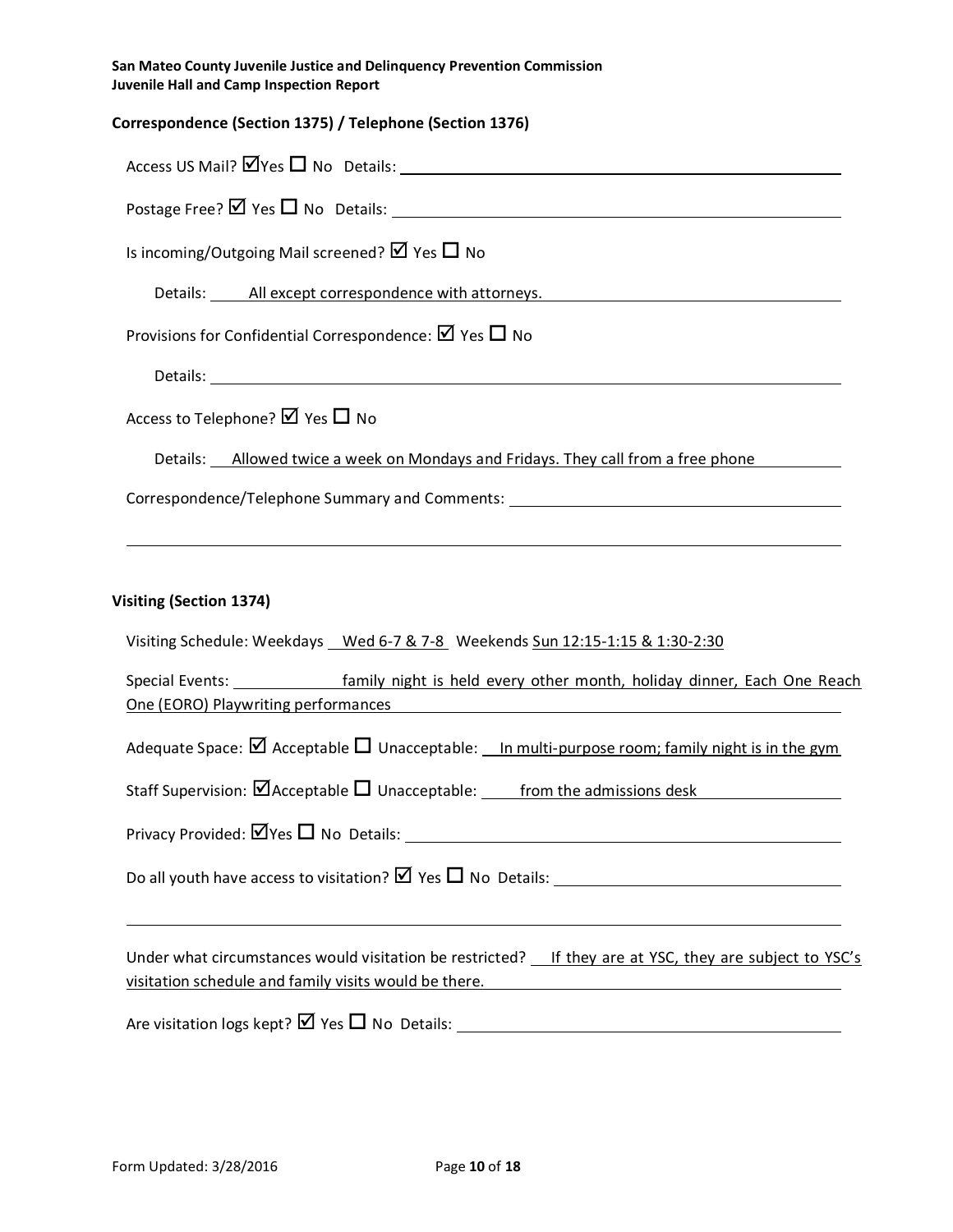| San Mateo County Juvenile Justice and Delinguency Prevention Commission |
|-------------------------------------------------------------------------|
| Juvenile Hall and Camp Inspection Report                                |
|                                                                         |

# **School (Section 1370)**

Number of Full-Time Instructors: 2

Number of Full-Time Instructional Aids: 1 (Para Educator)

Number of Tutors (Paid? Volunteer?): Volunteers from Each One /Reach One and Academy Tutoring. Number of volunteers varies.

Frequency of Substitute Teachers: 1 to 2 weekly Number of youth attending School: 14

Average Classroom Size: 8 Max Classroom Size: 15

Number of youth on independent study: 0\_\_\_\_\_\_ Reason:

Number of youth not attending school: 0 Reason: Students restricted to the units by probation participate in the Directed Study Program.

Describe the general atmosphere of the classrooms: Classrooms are orderly, no discipline problems were noted, and instruction was teacher directed.

Adequate Supplies, Books, Paper, Computer?  $\boxtimes$  Acceptable  $\Box$  Unacceptable: Technology is being upgraded for students and teachers. Most importantly, there is evidence that this technology is being used for instructional purposes.

Are youth given access to computers/internet?  $\boxtimes$  Yes  $\Box$  No Details (when, purpose, supervision): Each year students have an increasing level of access to technology. Computer hardware and software has been installed resulting in supervised access to the internet. The COE is partnering with a local Charter School for professional development in order to maximize use of their technology. The timeframe for this partnership is Fall 2016.

Describe the relationship between school and juvenile hall staff: Respectful Mutual Partnership

Describe access to school, recreation, etc. for youth confined to their rooms: When probation restricts a student to their room, that student participates in the School Directed Study Program.

When is school held on the unit instead of in the classroom? Security-related reasons

#### **Post High School/GED:**

Are there educational opportunities available for youth who have completed high school or their GED? □ Yes  $\boxtimes$  No Describe: A partnership with San Mateo Community College and Hillcrest School has resulted in qualified students being able to enroll in college classes on line. Currently, this is not available at Camp Kemp.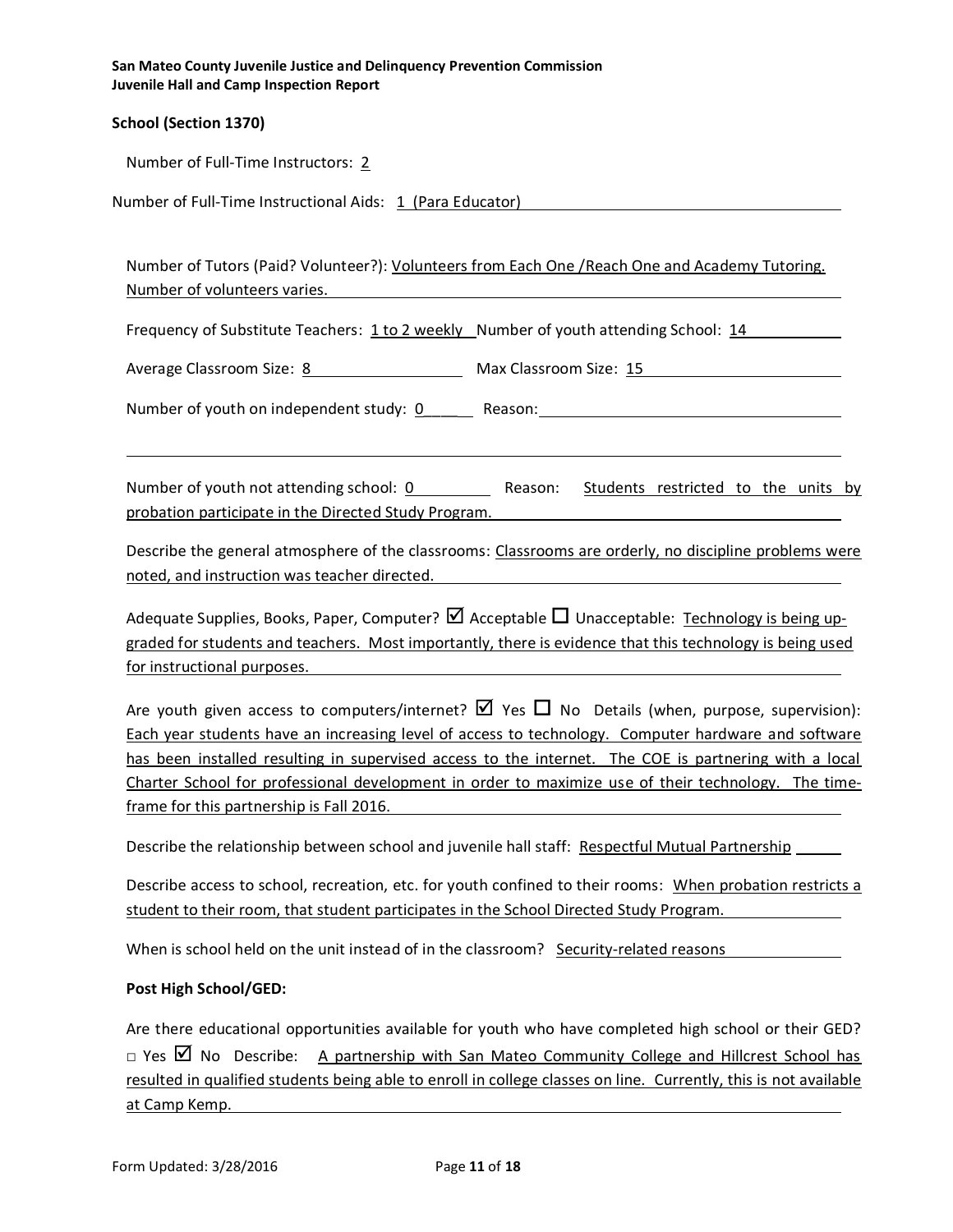Are youth given information and counseling regarding community college and four-year college options?  $\boxtimes$  Yes  $\Box$  No Describe: Transition Planning is a component of the Camp Kemp School Program. Transition Planning is an outline that the youth prepares and provides to the Camp Kemp staff and includes the youth's goals for education.

Are youth given information/counseling about financial aid options for college?  $\Box$  Yes  $\Box$  No Describe: Transition Planning is a component of the Camp Kemp School Program.

Are youth given resources for college entrance exam prep when appropriate?  $\boxtimes$  Yes  $\Box$  No Describe: Transition Planning is a component of the Camp Kemp School Program.

Are youth able to take courses for college credit online?  $\Box$  Yes  $\Box$  No Describe: A partnership with College of San Mateo (Community College) and Hillcrest School has resulted in qualified students being able to enroll in college classes and complete them on line. This is not available at Camp Kemp at this time.

# **Special Education/IEP Programs:**

How many youth in the facility have an Individualized Education Program (IEP)? 1

Do credentialed special education teachers participate in lesson planning and curriculum development?  $\overline{\mathsf{Y}}$  Yes  $\sqcap$  No.

Are regular IEP meetings held?  $\boxtimes$  Yes  $\Box$  No Describe: As prescribed by federal law (IDEA) and Section 504 of the Rehabilitation Act of the Handicapped.

Are parents notified of these meetings?  $\boxtimes$  Yes  $\Box$  No

Are parents permitted to attend these meetings?  $\boxtimes$  Yes  $\Box$  No

Describe the most common obstacle to IEP compliance: Getting all required members of the IEP to attend because of scheduling conflicts.

School Summary and Comments: The San Mateo County Court Schools have achieved a major goal in enhancing and ensuring options for students through their successful efforts to receive WASC Accreditation for 6 years with a midterm two-day review assessing progress toward goals. The accreditation process is challenging and the COE and school staff are to be commended for their successful efforts.

# **Medical Health Services (Section 1400-1439)**

Describe the Health Services Staffing (number, qualifications): A nurse visits the Camp once a week and is always on call.

Describe Physical Health Screenings (Section 1430, 1432) (confidential, trained staff, access, etc.):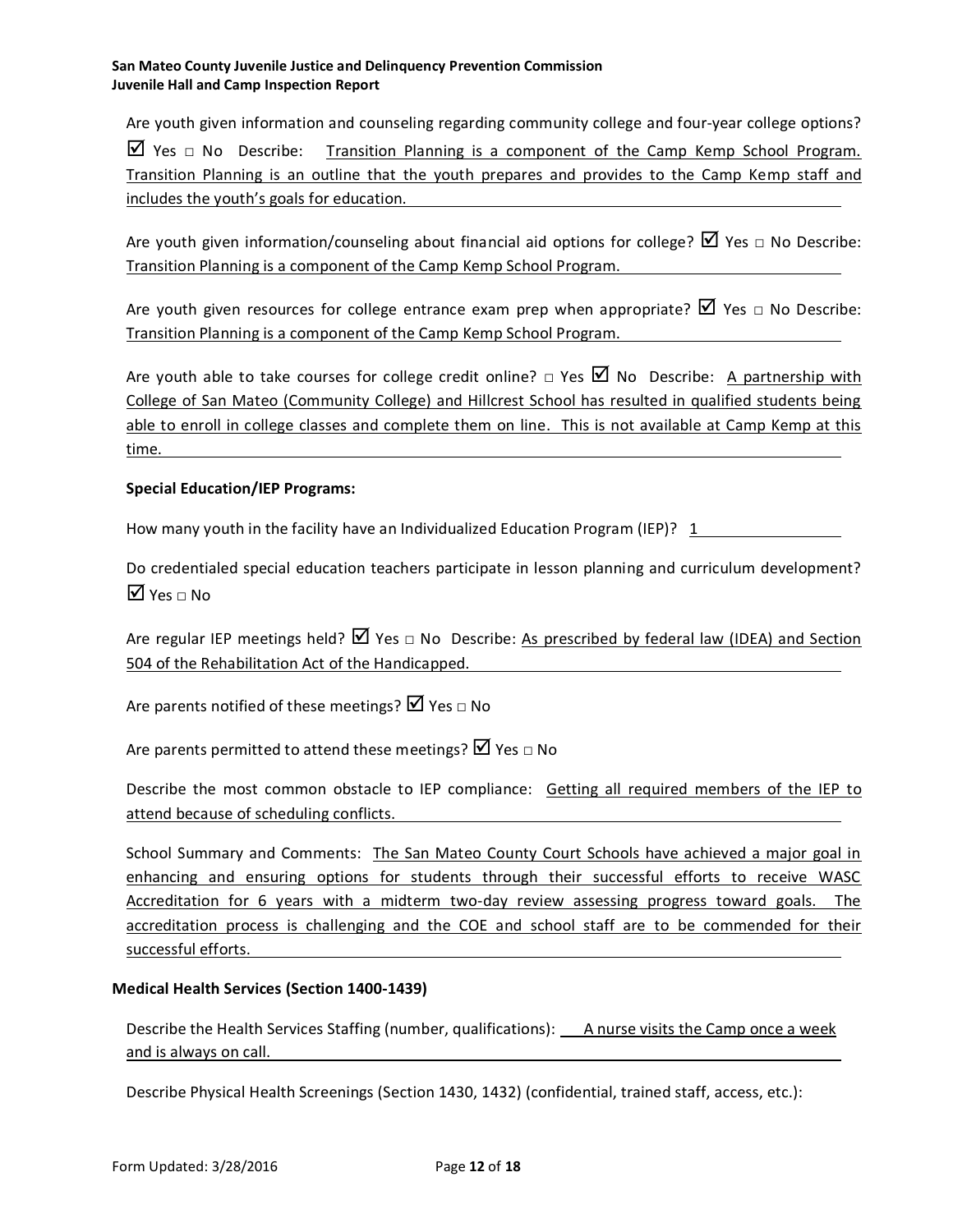All youth get health screening at YSC. Anyone who is going to be a kitchen helper gets additional screening.

Describe availability of Medical Health Services (how do youth request/receive care)

Staff are trained to distribute OTC medications. Youth signs that they received them.

Describe availability of Dental Services (maintenance, for emergencies)

Available twice a month at YSC.

Describe Medication Access & Distribution (Section 1438, 1439): Prescription Medications are distributed by staff. Medical staff trains them on proper procedures, including things like the Epipen.

Describe 24/7 on-call emergency medical and health services: In a real emergency, staff calls 911. They have an on call list for mental health needs.

Medical Health Summary and Comments:

#### **Mental Health Services (Section 1437)**

Describe the Mental Health Staffing (number, qualifications): Mental Health services are provided by a combination of BHRS and outside agencies. Things are changing right now. They're in transition. BHRS has one full-time clinician who is an MFT and LCSW, and a half-time child psychiatrist, depending on how many girls are on meds. A portion of their unit supervisor's time, Regina Moreno (MFT LSCW), is spent there.

Staff from Rape Trauma Services (RTS) and Star Vista provide services. Star Vista one ft clinician and a part-time (PT) supervisors. Health Right has an AOD counselor, a clinician and PT program manager. Rape Trauma provides a staff person to oversee and coordinate meetings. The clinicians are usually student interns. Have new contract to have one staff person. About 5 ft clinicians in total and part time supervisory support, plus the child psychiatry services. Staffing set for what the program would be at capacity.

Describe Mental Health Screenings (setting, confidential, trained staff, access, etc.):

Depends. Initial screening happens way before a girl gets to camp. Depends on background story when she comes into the system. Generally, they know a lot before she gets to Camp. Full mental health assessment is standard for all BHRS clients. Started doing NMT Neurosequential Model of Therapeutics. If additional assessments were needed, they would do additional screenings.

How is crisis intervention handled? If staff can handle, they will. If they can't they will bring in a therapist. Worst case they take the youth up to YSC. BHRS has an OD schedule for the Camp. People on call. They are responsible for after hours on call for all three facilities.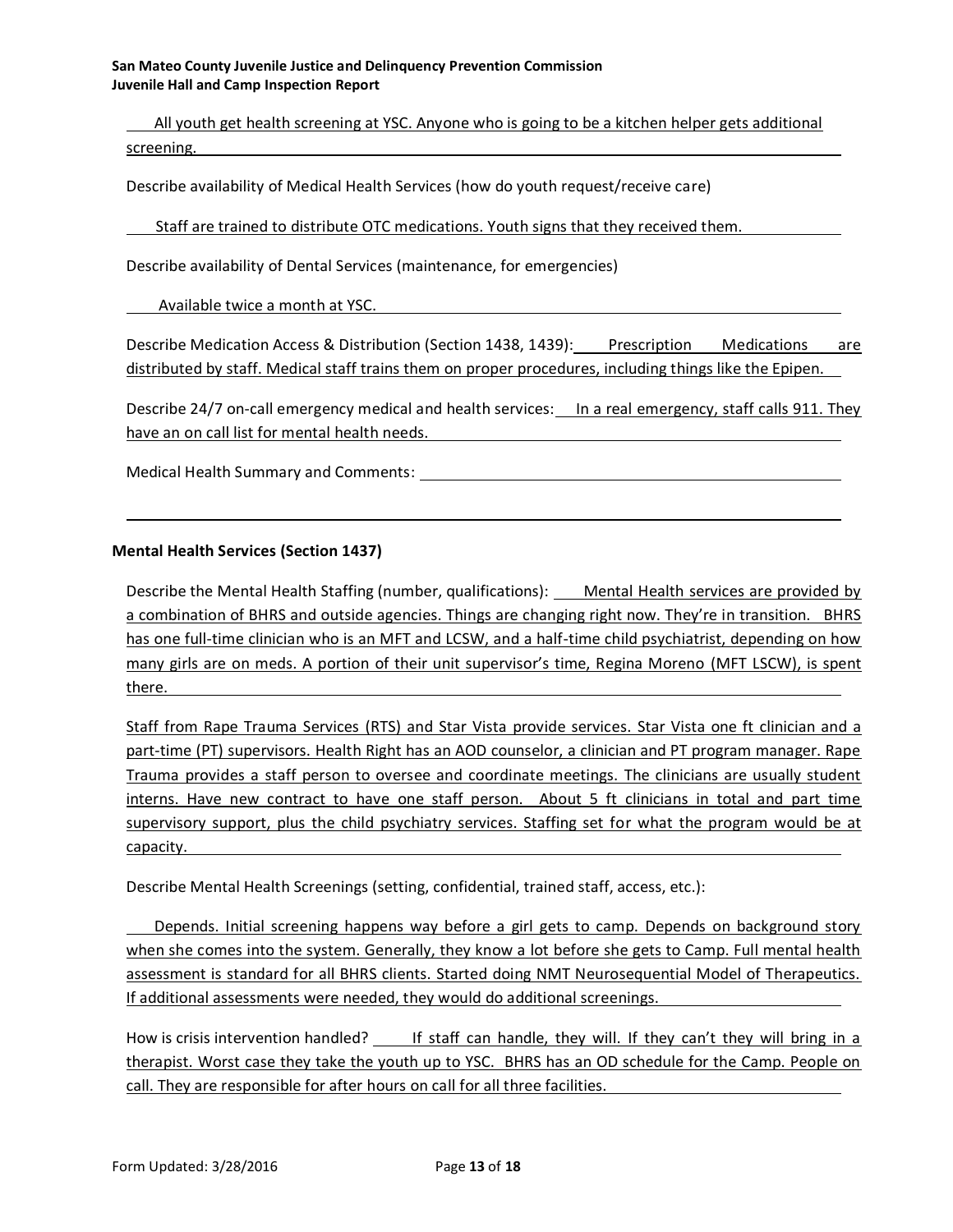What therapy services and preventative treatment is offered? Combination of individual, family, multi-family group (Star Vista does on weekends), other topic-based group therapy, Basic alcohol and drug, drama group. Depends on particular needs of girls. RTS always offers a trauma recovery group. A number of different groups happen throughout the week.

Does the facility have a suicide prevention plan (Section 1329)?  $\Box$  Yes  $\Box$  No Details: Title 15 requires this BHRS maintains and updates as needed. Part of their annual Title 15 review. Also provide training for institution and probation staff a couple of times a year.

Describe the 24/7 on-call mental health services: Clinicians on call. Either the Camp or the Hall will call them if have a youth in crisis. May be over the phone or in person to make a plan. For girls at the camp, if the girl's crisis can't be handled at Camp, they may take her to Pine 4 (Girls unit) or to suicide watch in the Hall. BHRS on call therapist will respond in person when needed.

Mental Health Summary and Comments:

#### **Overall Impressions**

- Camp Kemp is an impressive program. Some girls from the program recidivate, but they also have their success stories, young women who graduate from college and come back to share their success.
- The County Office of Education is especially to be commended for:
	- o Being awarded 6-year WASC accreditation, which is a major achievement. Credits from all three facilities' schools are now transferable to four-year colleges.
	- o Project Change at CSM is a great resource for young people in all three facilities.
	- o Partnership with Summit School is promising.
	- o Youth commented that the "teachers really care about you."
- Girls receive comprehensive mental health services that are tailored to their needs.
- Food was improved over last year.

#### **Concerns**

- **School**: Internet access needs to be a priority. Students who are not using online resources in their education are at a disadvantage to those who are.
- **Parking**: The facility still needs additional parking. Lighting for the existing lot has been improved since last year.
- **Program Availability**: This is an exemplary program that helps girls who are at risk of all manner of abuse and exploitation find their inner strength. Camp Kemp includes both a residential component and the Girls Empowerment Program for out-of-custody youth to come to a safe environment and learn skills in addition to getting a more personalized educational experience. This gender-responsive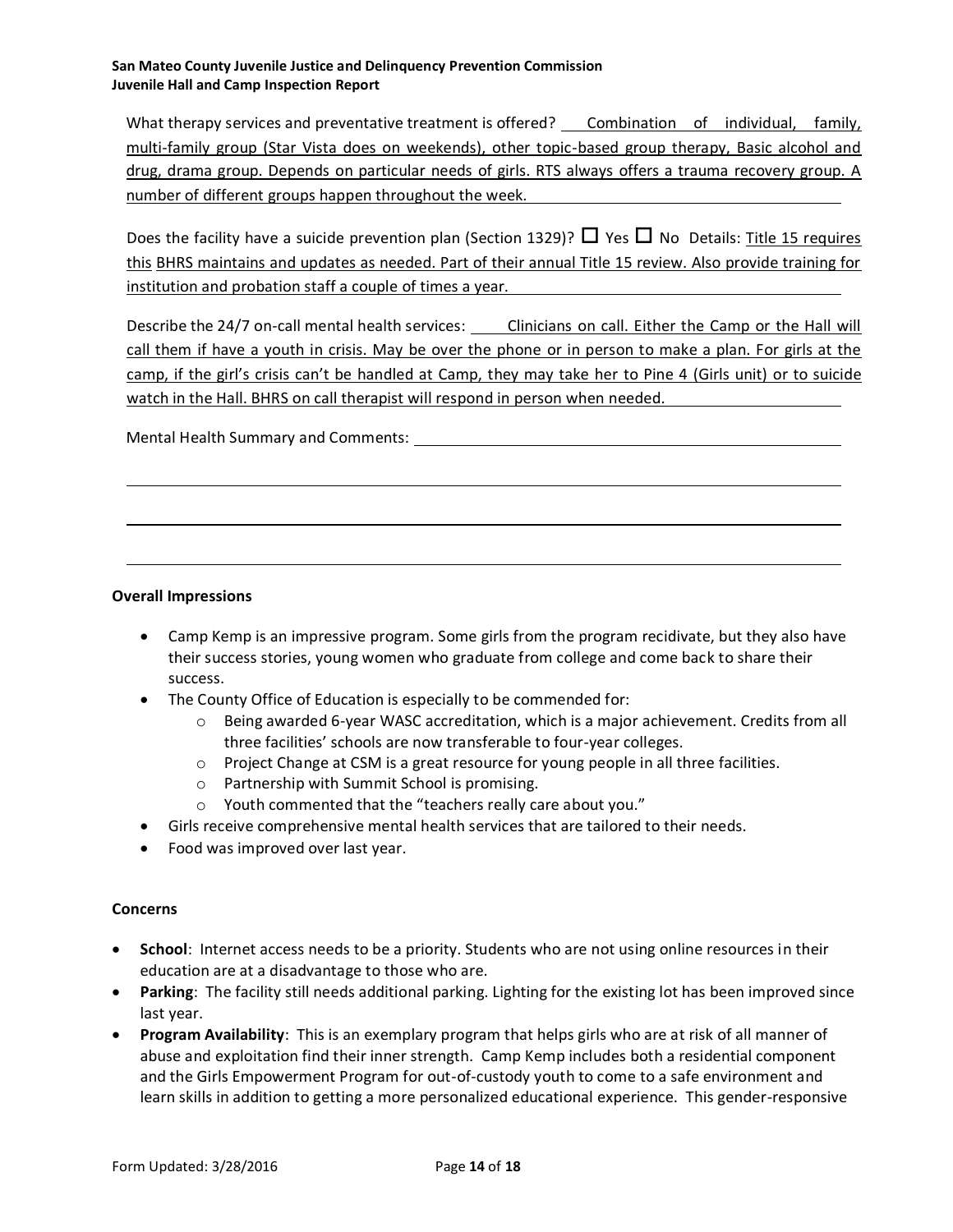program with a focus on mental health is a critical resource for girls in San Mateo County. While numbers are currently low, this program should be maintained to help young women in our community.

# **Signature of Commissioner(s) preparing this report:**

| /s/ Irvin G. Rollins, Jr. | Date: 05/16/16 |
|---------------------------|----------------|
| /s/ Valerie Gibbs         | Date: 07/20/16 |
| /s/ Susan Swope           | Date: 07/20/16 |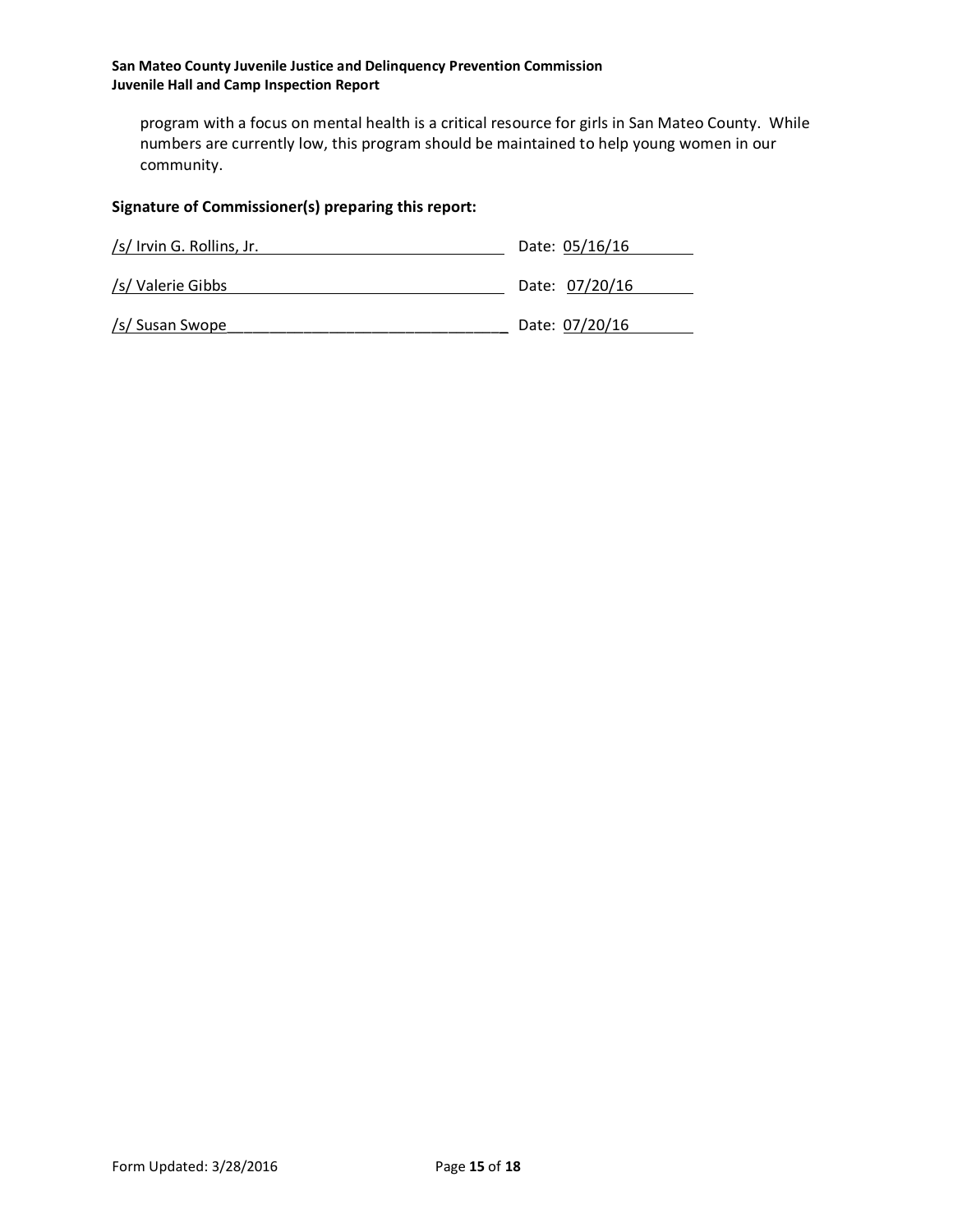# **ATTACHMENTS**

# **ATTACHMENT 1: SCHOOL SUPPLEMENT**

**How/Where do students receive instruction when school is over-crowded or it is raining?** 

*Over-crowding is no longer an issue given that enrollment is declining. Students are no longer restricted to the units when it is raining.*

**How many minutes of instruction per week do students receive?**

*Students receive instruction as prescribed by the California Department of Education. However, one teacher reported that it is not always clear to staff as to why students arrive late, either individually or as a total group. Furthermore, it was reported that some classes have been canceled with students being reassigned to other classrooms without adequate notice or time for preparation.* 

**Do students attend school within three (3) days of placement?**

*Students, on average, attend school within three days. For those students not attending school within three days, it is recommended that they immediately be enrolled in the Directed Studies Program.*

**How are limited English-speaking students identified and served? How do are these services provided once the student has been identified as non-English proficient?**

*Students enrolled and identified as Limited English Proficient immediately receive prescribed services. For students without previous identification and questionable English-language proficiency, the California English Language Development Test (CELDT) is given to determine eligibility for services.*

**Propose Areas of Commendation.**

*Successfully receiving WASC Accreditation Project Change / College of San Mateo / Transition to College*

**Improvements**

*It is recommended that the instructional staff and administration annually provide to the JJDPC with progress reports for the following objectives (WASC Report - Page 28: Key Issues for School Culture and Support for Student Personal and Academic Growth):*

- *• Increase collaboration between the sites and within content areas*
- *• Improve teacher/parent relationships.*
- *• Create more transition programs*
- *• Increase staff collaboration with probation to allow for additional online support/access to assessments and instruction*
- *• Scheduled opportunities for staff to engage in meaningful dialogue that is not prescriptively determined by administration*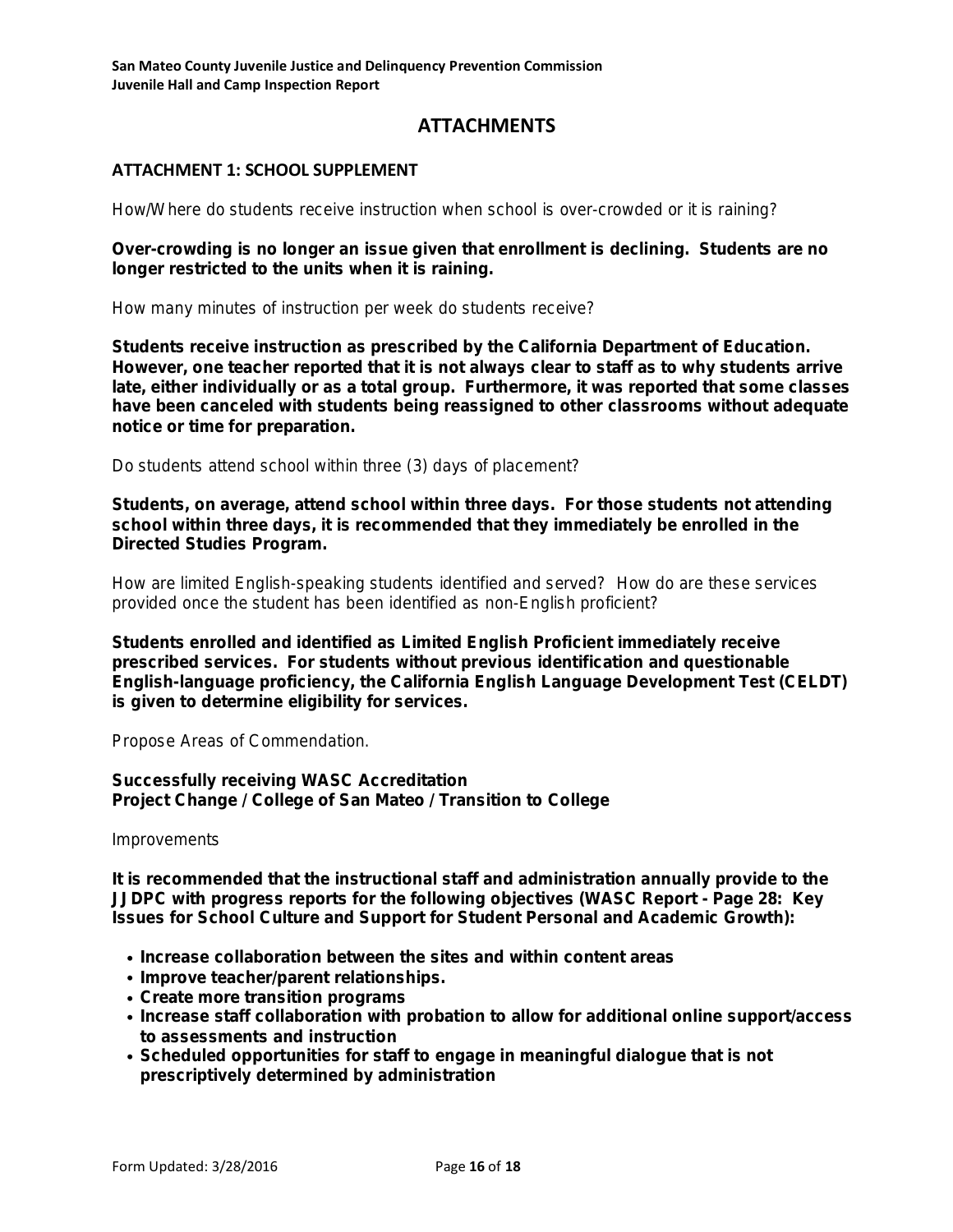*It is further recommended that annual progress reports be provided to the JJDPC with respect to the Court Schools meeting the Ongoing School Improvement Goals specified on the WASC Report Page 31, in particular, the following:* 

- *• The percentage of students who score at the performance level of "standard met" or "standard exceeded" in English Language Arts (ELA) and mathematics will increase by 5% each year for the next three years. The percentage of students who score at the performance level of "standard nearly met" will increase by 5% each year for the next three years.*
- *• Students who are English Learners (ELs) will gain one level of proficiency per year as measured by the California English Language Development TEST (CELDT).*
- *• All students will identify and develop college and career ready skills.*
- *• All students and families will be engaged in the educational process while enrolled in the program and during the transition periods into and out of the program.*

# **Student Interview**

**Ask students about their school experience while attending Court Schools.**

**• What are you studying?**

*English, math, science, and social studies. Classes are challenging; just about right with some being more challenging than others.*

**• Compare the Court School program to that of your home school.**

*There are fewer distractions and the interviewed student reported more academic related work is accomplished.*

**• What do you like about the Court School?**

*Teachers are reported to be more hands-on and "connected" to their students.* 

**• What do you miss about your home school?**

# *Friends and some teachers.*

**• How could you Court School experience be improved?**

*Students generally liked school and felt that their academic progress is greater in the Court School. One student reported wishing that more "home work / unit work" would be assigned.*

# **Summary: Staff Interviews**

*Staff reported a high level of personal and professional satisfaction with their work with incarcerated youth. However, the administration and the staff reported challenges related to personnel reassignments and restructuring caused by these staff adjustments. It was further reported that a greater level of collaboration between academic subject area, special*